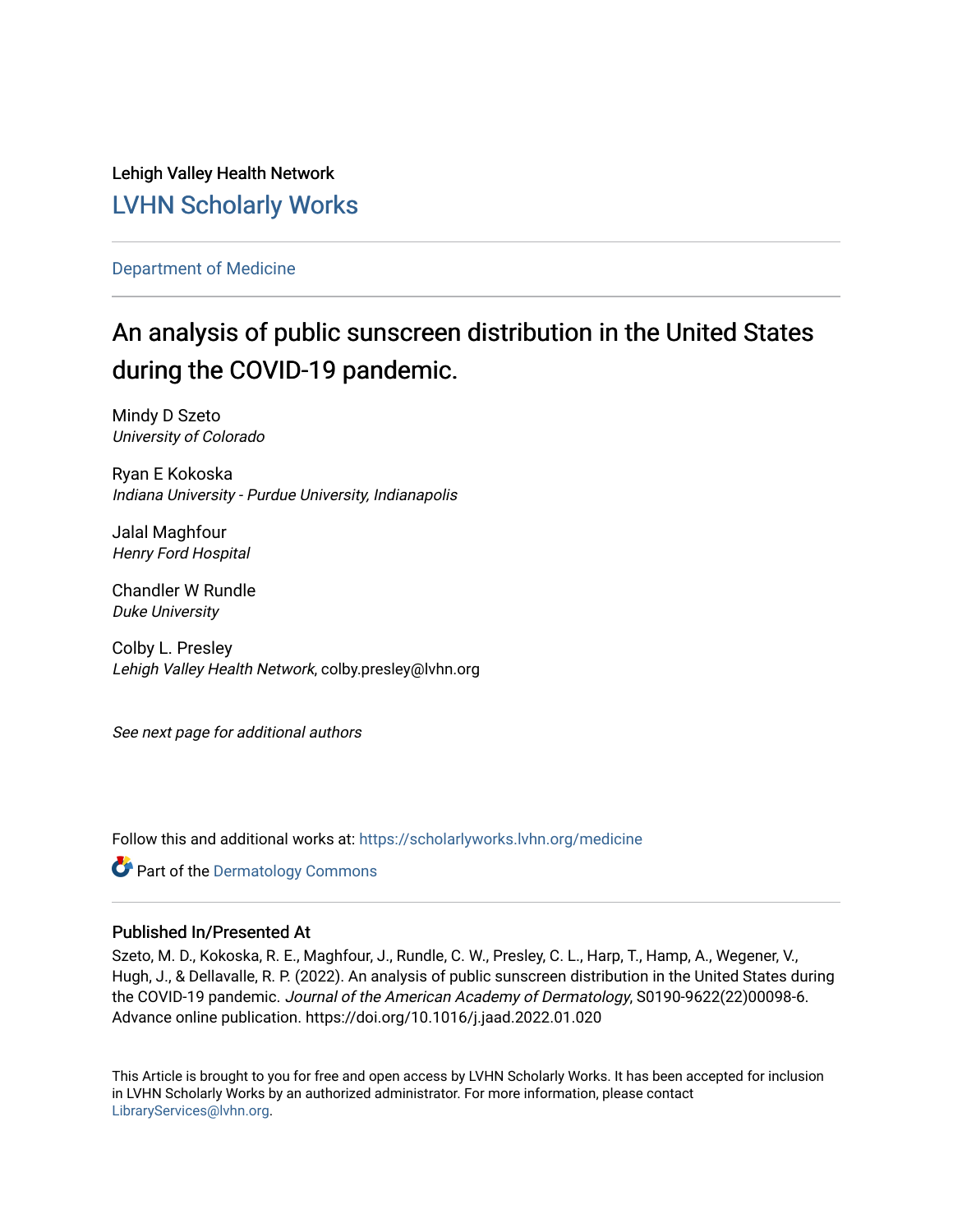# Authors

Mindy D Szeto, Ryan E Kokoska, Jalal Maghfour, Chandler W Rundle, Colby L. Presley, Taylor Harp, Austin Hamp, Victoria Wegener, Jeremy Hugh, and Robert P Dellavalle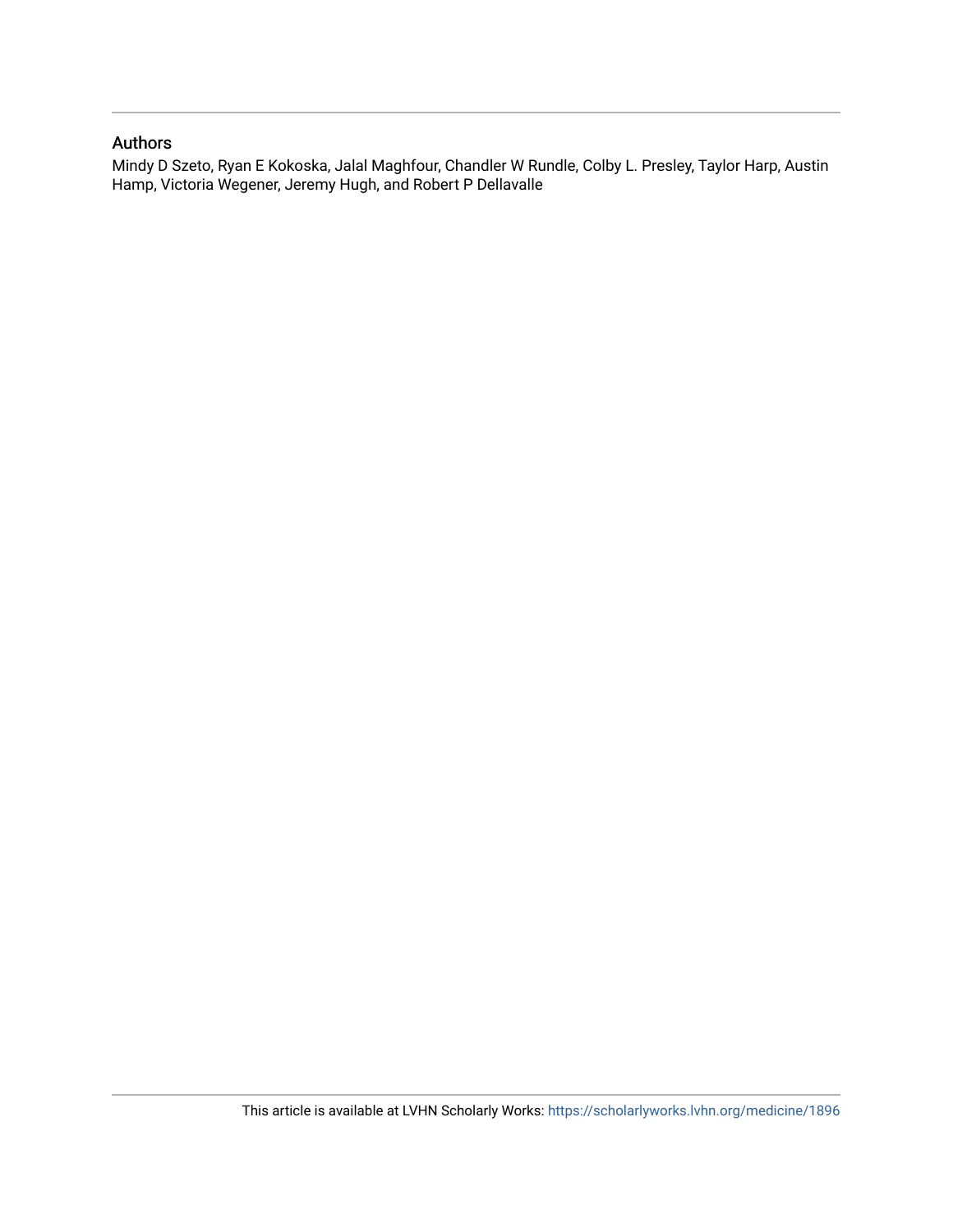# An analysis of public sunscreen distribution in the United States during the COVID-19 pandemic

Mindy D. Szeto, MS, Ryan E. Kokoska, BS, [...], and Robert P. Dellavalle, MD, PhD, MSPH

*To the Editor:* The COVID-19 pandemic might have significantly affected consumer preferences and societal behavior regarding sun protection and skin cancer. We present a pandemic-era follow-up of previous research published in the *Journal of the American Academy of Dermatology* [1](#page-3-0) on public use of sunscreen distributed by IMPACT Melanoma, a prominent nationwide sunscreen distributor and nonprofit organization for skin cancer prevention and education.

IMPACT Melanoma's distribution records from 2020 to 2021 were retrospectively analyzed and compared with those from 2018 to 2019. Health care facilities, public health departments, governmental organizations, parks or recreation centers, educational institutions, nonprofits, and private businesses ordered both sunscreen dispensers and cases of different sunscreen types for public use ([Fig](https://www.ncbi.nlm.nih.gov/pmc/articles/PMC8788093/figure/fig1/?report=objectonly) 1 ). Every sector showed decreases in the overall orders of sunscreen dispensers (−58%) and cases of sunscreen (−68%). Park or recreation center and nonprofit organization total sunscreen and dispenser orders (the most common in 2018-2019) decreased in 2020 to 2021 by 78% and 42%, respectively. Despite nationwide supply chain disruptions, sunscreens remained available for distribution, with hybrid sunscreens ordered most frequently (no chemical and physical sunscreens were ordered in 2020-2021, perhaps because of their growing unpopularity, as discussed previously by Eason et a[l1](#page-3-0)). Orders of hybrid sunscreen grew by 41%, driven primarily by hospitals, which also ordered more sunscreen dispensers and likely experienced increased volume at facilities and outreach events (eg, vaccination drives) during the COVID-19 pandemic. In total, Wyoming, Maine, South Dakota, and Massachusetts received the most dispensers and sunscreens by state population from 2020 to 2021 [\(Fig](https://www.ncbi.nlm.nih.gov/pmc/articles/PMC8788093/figure/fig2/?report=objectonly) 2 ).

mparisons of sunscreen and dispenser distribution records by IMPACT Melanoma between 2018 to 2019 and 2020 to 2021 by

purchasing organization type∗. ∗Color Key: Lowest % change Highest % change in 2020-2021 vs 2018-2019. †Physical ...

### [Fig](https://www.ncbi.nlm.nih.gov/pmc/articles/PMC8788093/figure/fig2/?report=objectonly) 2

 $\mathbf{1}$ 

Total sunscreen dispensers and cases of sunscreen distributed by IMPACT Melanoma by state per 1 million individuals from 2020 to 2021. State resident population based on United States Census Bureau 2020 data.

With social distancing, mask mandates, stay-at-home orders, and popularity of outdoor activities in flux, it remains unclear how COVID-19 has affected cumulative UV exposure. However, reduced public access to sunscreen is concerning and corroborates broader pandemic patterns of falling retail consumer sunscreen sales.[2](#page-4-0) Furthermore, declining Google search volumes for sunburn[s3](#page-4-1) and precancerous or cancerous UV exposure-related dermatologic condition[s4](#page-4-2) could suggest a waning consumer interest in sun protection and consequent sun damage, as well as a decreased public perception of UV exposure risk. Additionally, required mask-wearing in public settings might contribute to reduced sunscreen use because combining masks with sunscreens can cause skin irritation, pruritus, and occlusion[.5](#page-4-3) Additionally, some may equate mask use to sufficient sun protection, although masks confer unknown and variable UV protection.

Further research should directly investigate changes in individuals' sunscreen application behaviors. Although limited by our 2-year periods of organizational distribution analysis, our findings highlight worrisome trends that may be suggestive of increased sun damage risk and warrant additional investigation. Consumer research has suggested that the pandemic has eroded consumer attitudes regarding sun protection, and a large fraction now only uses sunscreen on an as-needed basis (eg, long beach vacations or special occasions)[.2](#page-4-0) Dermatologists can encourage greater awareness about sun protection for everyday outdoor experiences, for indoors, and during colder months, regardless of COVID-19–induced changes and mask-wearing. IMPACT Melanoma's touch-free automated sunscreen dispensers and extensive virtual or online outreach programs will be advantageous. However, melanoma rates continue to rise, and the pandemic's long-term effects are yet to be seen. As sunscreen application and UV exposure data become available in the near future, further examination of UV-associated skin cancer by state or region may be useful in informing outreach efforts and policy.

### Conflicts of interest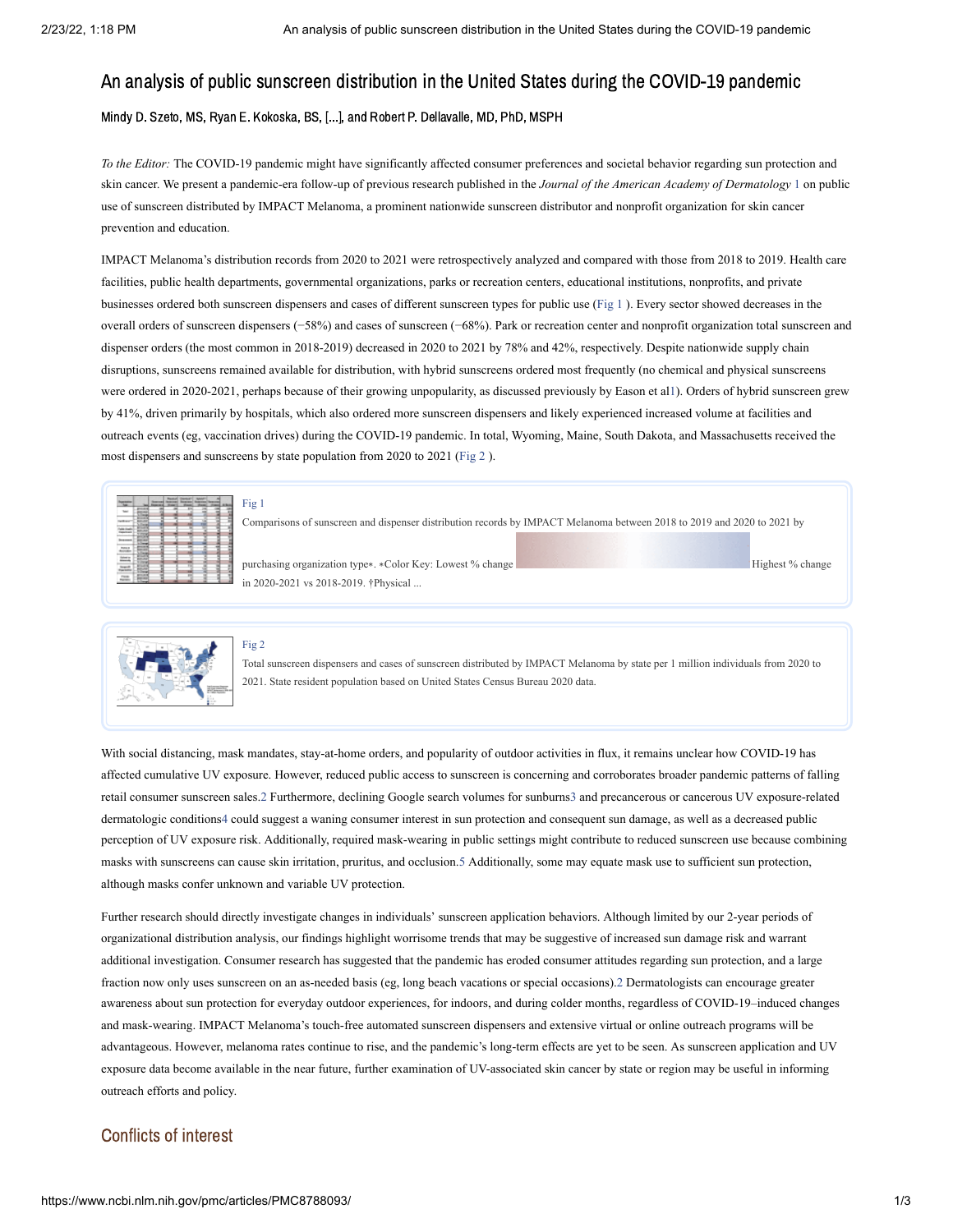#### 2/23/22, 1:18 PM An analysis of public sunscreen distribution in the United States during the COVID-19 pandemic

Dr Dellavalle is a Joint Coordinating Editor for *Cochrane Skin,* a dermatology section editor for *UpToDate*, a Social Media Editor for the *Journal of the American Academy of Dermatology* (*JAAD*), a Podcast Editor for the *Journal of Investigative Dermatology* (*JID*), the Editor-in-Chief of the *Journal of Medical Internet Research* (*JMIR*) *Dermatology*, a coordinating editor representative of the *Cochrane* Council, and the Co-Chair of the Colorado Skin Cancer Task Force. Dr Dellavalle receives editorial stipends (*JAAD* and *JID*), royalties (*UpToDate*), and expense reimbursement from *Cochrane Skin*. Dr Hugh participated in fundraising for IMPACT Melanoma. Drs Maghfour, Rundle, and Presley and Authors Szeto, Kokoska, Harp, Hamp, and Wegener have no conflicts of interest to declare.

# Acknowledgments

We thank Deb Girard and Laurie Seavey from IMPACT Melanoma for assistance with data access and input on this project and mapchart.net for the use of its map-builder application.

## Footnotes

Authors Szeto and Kokoska are co-first authors.

Funding sources: No funding was received to assist with the preparation of this manuscript.

IRB approval status: Not applicable.

Key words: COVID-19; IMPACT Melanoma; pandemic; photoprotection; public health; skin cancer; sunscreen; sunscreen dispensers.

# Article information

J Am Acad Dermatol. 2022 Jan 25 doi: [10.1016/j.jaad.2022.01.020](https://dx.doi.org/10.1016%2Fj.jaad.2022.01.020) [Epub ahead of print]

#### PMCID: PMC8788093

PMID: [35090999](https://www.ncbi.nlm.nih.gov/pubmed/35090999)

[Mindy](https://www.ncbi.nlm.nih.gov/pubmed/?term=Szeto%20MD%5BAuthor%5D&cauthor=true&cauthor_uid=35090999) D. Szeto, MS.<sup>a</sup> Ryan E. [Kokoska,](https://www.ncbi.nlm.nih.gov/pubmed/?term=Kokoska%20RE%5BAuthor%5D&cauthor=true&cauthor_uid=35090999) BS.<sup>b</sup> Jalal [Maghfour,](https://www.ncbi.nlm.nih.gov/pubmed/?term=Maghfour%20J%5BAuthor%5D&cauthor=true&cauthor_uid=35090999) MD.<sup>c</sup> [Chandler](https://www.ncbi.nlm.nih.gov/pubmed/?term=Rundle%20CW%5BAuthor%5D&cauthor=true&cauthor_uid=35090999) W. Rundle, MD.<sup>d</sup> Colby L. [Presley,](https://www.ncbi.nlm.nih.gov/pubmed/?term=Presley%20CL%5BAuthor%5D&cauthor=true&cauthor_uid=35090999) DO.<sup>e</sup> [Taylor](https://www.ncbi.nlm.nih.gov/pubmed/?term=Harp%20T%5BAuthor%5D&cauthor=true&cauthor_uid=35090999) Harp, BA.<sup>f</sup> Austin [Hamp,](https://www.ncbi.nlm.nih.gov/pubmed/?term=Hamp%20A%5BAuthor%5D&cauthor=true&cauthor_uid=35090999) BS.<sup>g</sup> Victoria [Wegener,](https://www.ncbi.nlm.nih.gov/pubmed/?term=Wegener%20V%5BAuthor%5D&cauthor=true&cauthor_uid=35090999) BS,<sup>h</sup> [Jeremy](https://www.ncbi.nlm.nih.gov/pubmed/?term=Hugh%20J%5BAuthor%5D&cauthor=true&cauthor_uid=35090999) Hugh, MD,<sup>i</sup> and Robert P. [Dellavalle,](https://www.ncbi.nlm.nih.gov/pubmed/?term=Dellavalle%20RP%5BAuthor%5D&cauthor=true&cauthor_uid=35090999) MD, PhD, MSPH<sup>a,j,</sup>\*

<sup>a</sup> Department of Dermatology, University of Colorado Anschutz Medical Campus, Aurora, Colorado <sup>b</sup>Indiana University School of Medicine, Indianapolis, Indiana <sup>c</sup>Department of Dermatology, Henry Ford Hospital, Detroit, Michigan <sup>d</sup>Department of Dermatology, Duke University Medical Center, Durham, North Carolina <sup>e</sup>Division of Dermatology, Lehigh Valley Health Network, Allentown, Pennsylvania <sup>f</sup>College of Osteopathic Medicine, Rocky Vista University, Parker, Colorado  ${}^{\rm g}$ Arizona College of Osteopathic Medicine, Glendale, Arizona <sup>h</sup>Pre-Medical Postbaccalaureate Program, University of California Berkeley, Berkeley, California <sup>i</sup>Department of Dermatology, Colorado Kaiser Permanente Medical Group, Centennial, Colorado .<br><sup>İ</sup>Rocky Mountain Regional Veterans Affairs Medical Center, Eastern Colorado Health Care System, Aurora, Colorado Correspondence to: Robert P. Dellavalle, MD, PhD, MSPH, US Department of Veterans Affairs, Eastern Colorado Health Care System, Rocky Mountain Regional VA Medical ∗Center, 1700 N Wheeling St, Rm E1-342, Aurora, CO 80045

#### [Copyright](https://www.ncbi.nlm.nih.gov/pmc/about/copyright/) notice

Since January 2020 Elsevier has created a COVID-19 resource centre with free information in English and Mandarin on the novel coronavirus COVID-19. The COVID-19 resource centre is hosted on Elsevier Connect, the company's public news and information website. Elsevier hereby grants permission to make all its COVID-19-related research that is available on the COVID-19 resource centre - including this research content - immediately available in PubMed Central and other publicly funded repositories, such as the WHO COVID database with rights for unrestricted research re-use and analyses in any form or by any means with acknowledgement of the original source. These permissions are granted for free by Elsevier for as long as the COVID-19 resource centre remains active.

## References

<span id="page-3-0"></span>1. Eason C.D., Rundle C., Dunnick C.A., Hugh J., Dellavalle R.P. National trends in free public sunscreen dispensers. J Am Acad Dermatol. 2021;84(4):1109– 1111. doi: 10.1016/j.jaad.2020.05.136. [[PubMed](https://www.ncbi.nlm.nih.gov/pubmed/32504723)] [\[CrossRef](https://dx.doi.org/10.1016%2Fj.jaad.2020.05.136)] [\[Google Scholar\]](https://scholar.google.com/scholar_lookup?journal=J+Am+Acad+Dermatol&title=National+trends+in+free+public+sunscreen+dispensers&author=C.D.+Eason&author=C.+Rundle&author=C.A.+Dunnick&author=J.+Hugh&author=R.P.+Dellavalle&volume=84&issue=4&publication_year=2021&pages=1109-1111&pmid=32504723&doi=10.1016/j.jaad.2020.05.136&)